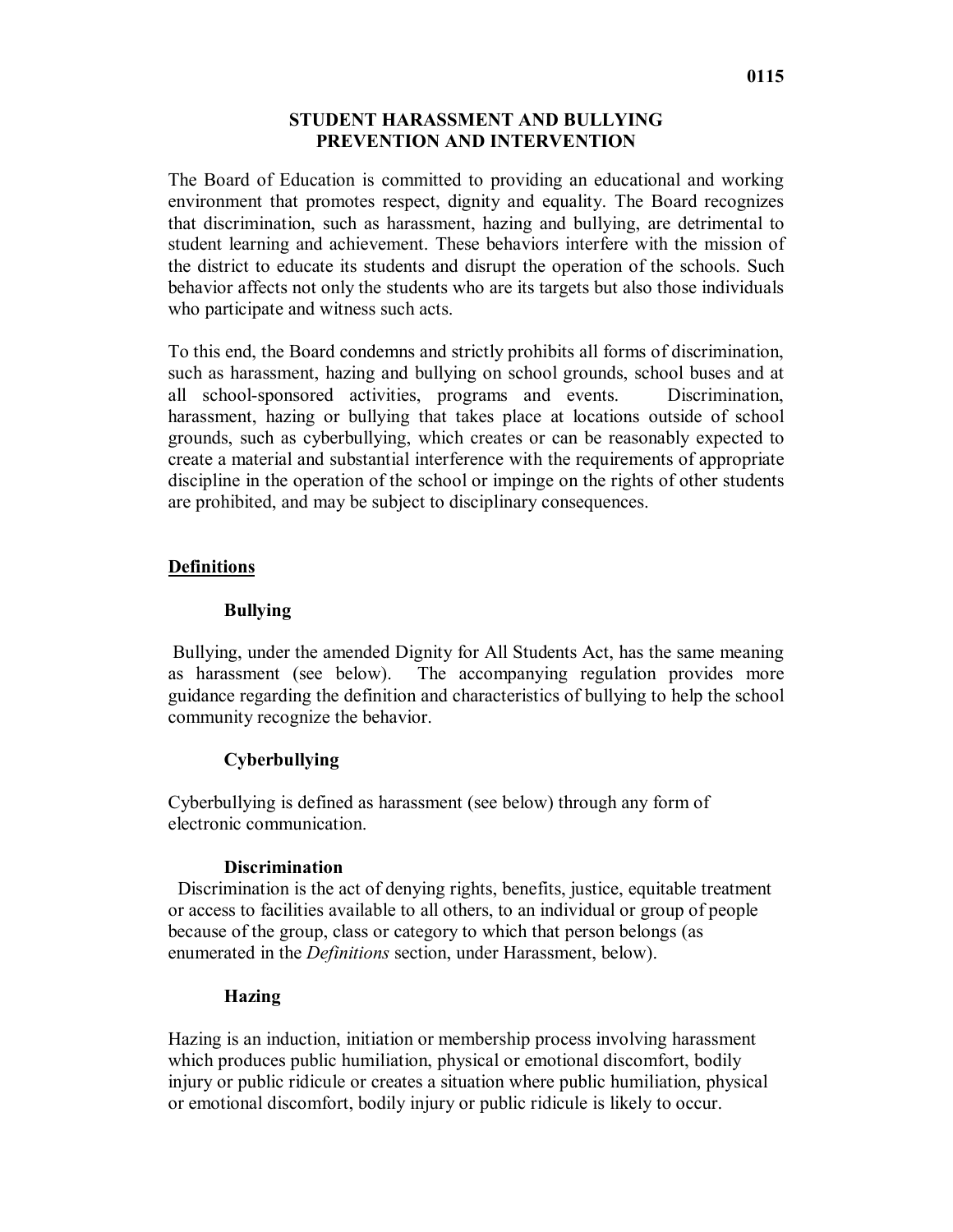#### **Harassment**

Harassment has been defined in various ways in federal and state law and regulation. The Board recognizes that these definitions are important standards, but the Board's goal is to prevent misbehavior from escalating in order to promote a positive school environment and to limit liability. The Dignity for All Students Act (§§10-18 of Education Law) defines harassment as the creation of a hostile environment by conduct or by threats, intimidation or abuse, including cyberbullying, that (a) has or would have the effect of unreasonably and substantially interfering with a student's educational performance, opportunities or benefits, or mental, emotional or physical well-being; (b) reasonably causes or would reasonably be expected to cause a student to fear for his or her physical safety; (c) reasonably causes or would reasonably be expected to cause physical injury or emotional harm to a student; or (d) occurs off school property and creates or would foreseeably create a risk of substantial disruption within the school environment, where it is foreseeable that the conduct, threats, intimidation or abuse might reach school property. The harassing behavior may be based on any characteristic, including but not limited to a person's actual or perceived:

- race,
- color,
- weight,
- national origin,
- ethnic group,
- religion,
- religious practice,
- disability,
- $•$  sex,
- sexual orientation, or
- gender (including gender identity and expression).

For the purpose of this definition the term "threats, intimidation or abuse" shall include verbal and non-verbal actions.

In some instances, bullying or harassment may constitute a violation of an individual's civil rights. The district is mindful of its responsibilities under the law and in accordance with district policy regarding civil rights protections

In order to streamline the wording of this policy and regulation the term bullying will be used throughout to encompass harassment, intimidation, cyberbullying and hazing behaviors.

### **Prevention**

The school setting provides an opportunity to teach children, and emphasize among staff, that cooperation with and respect for others is a key district value. A program geared to prevention is designed to not only decrease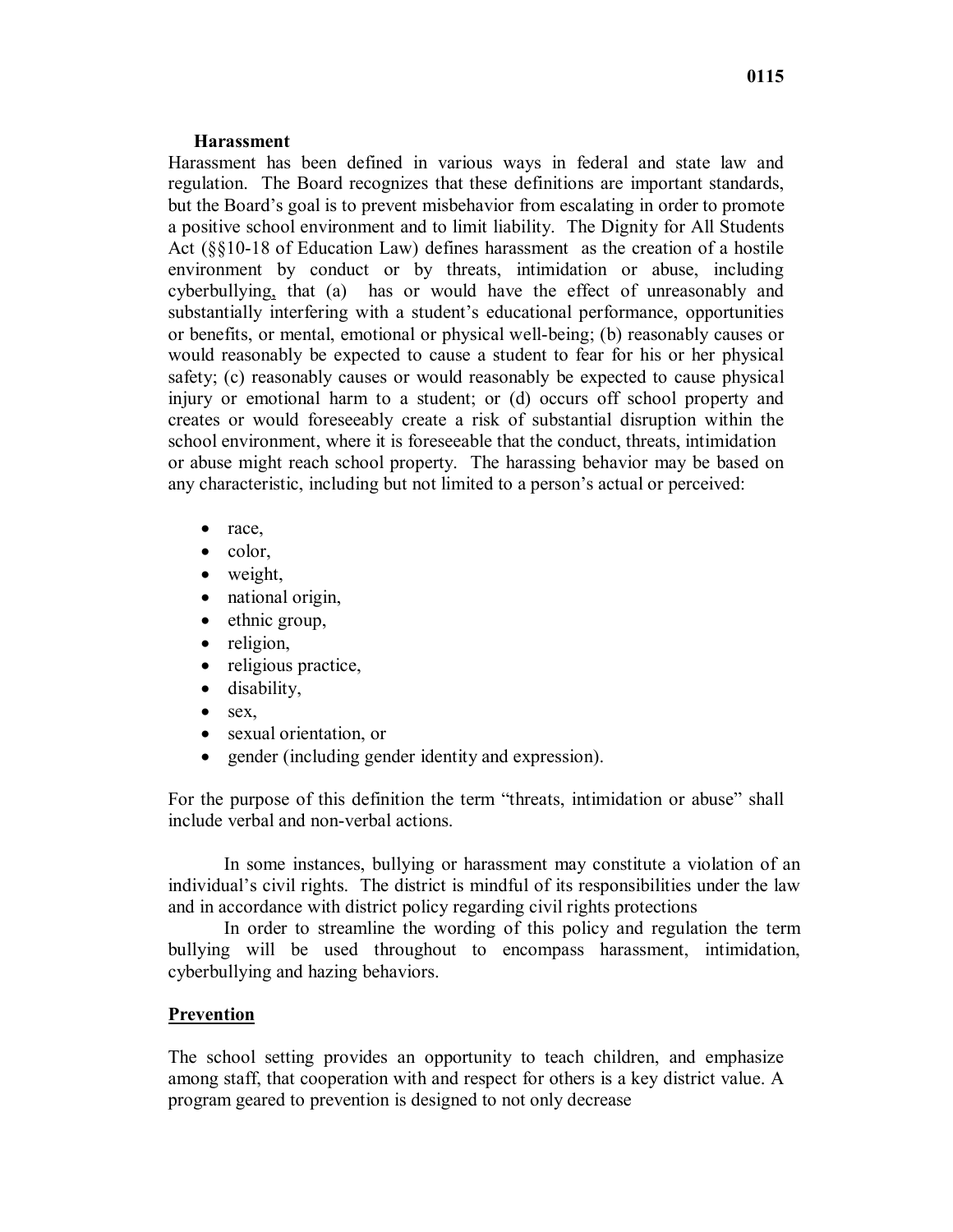incidents of bullying but to help students build more supportive relationships with one another by integrating the bullying prevention program into classroom instruction. Staff members and students will be sensitized, through district-wide professional development and instruction, to the warning signs of bullying, as well as to their responsibility to become actively involved in the prevention of bullying before overt acts occur.

Curricular material that raises awareness and sensitivity to discrimination or harassment and civility in the relationships of people of different races, weights, national origins, ethnic groups, religions, religious practices, mental or physical abilities, sexual orientations, sexes or gender expression or identities will be included in the instructional program K-12.

In order to implement this program the Board will designate at its annual organizational meeting a, *Dignity Act Coordinator (DAC)*, for each school in the district. One of the **DAC's** will be designated as the district-wide coordinator whose responsibilities are described in the accompanying regulation. The role of each **DAC** is to oversee and enforce this policy in the school to which they are assigned.

In addition, the Superintendent will establish a district-wide Task Force on Bullying Prevention, as well as Bullying Prevention Coordinating Committees in each school that will be overseen by the district-wide **DAC**. Committees will include representation from staff, administration, students and parents. The district-wide task force and the school-level committee will assist the administration in developing and implementing specific prevention initiatives, including early identification of bullying and other strategies. In addition, the program will include reporting, investigating, remedying and tracking allegations of bullying. The accompanying regulation provides more detail on the specific programs and strategies implemented by the district.

### **Intervention**

Intervention by adults and bystanders is an important step in preventing escalation and resolving issues at the earliest stages. Intervention will emphasize education and skill-building.

Successful intervention may involve remediation. Remedial responses to bullying include measures designed to correct the problem behavior, prevent another occurrence of the behavior and protect the target. Remediation may be targeted to the individual(s) involved in the bullying behavior or environmental approaches which are targeted to the school or district as a whole.

In addition, intervention will focus upon the safety of the target. Staff is expected, when aware of bullying, to report it in accordance with this policy, refer the student to designated resources for assistance, or to intervene in accordance with this policy and regulation.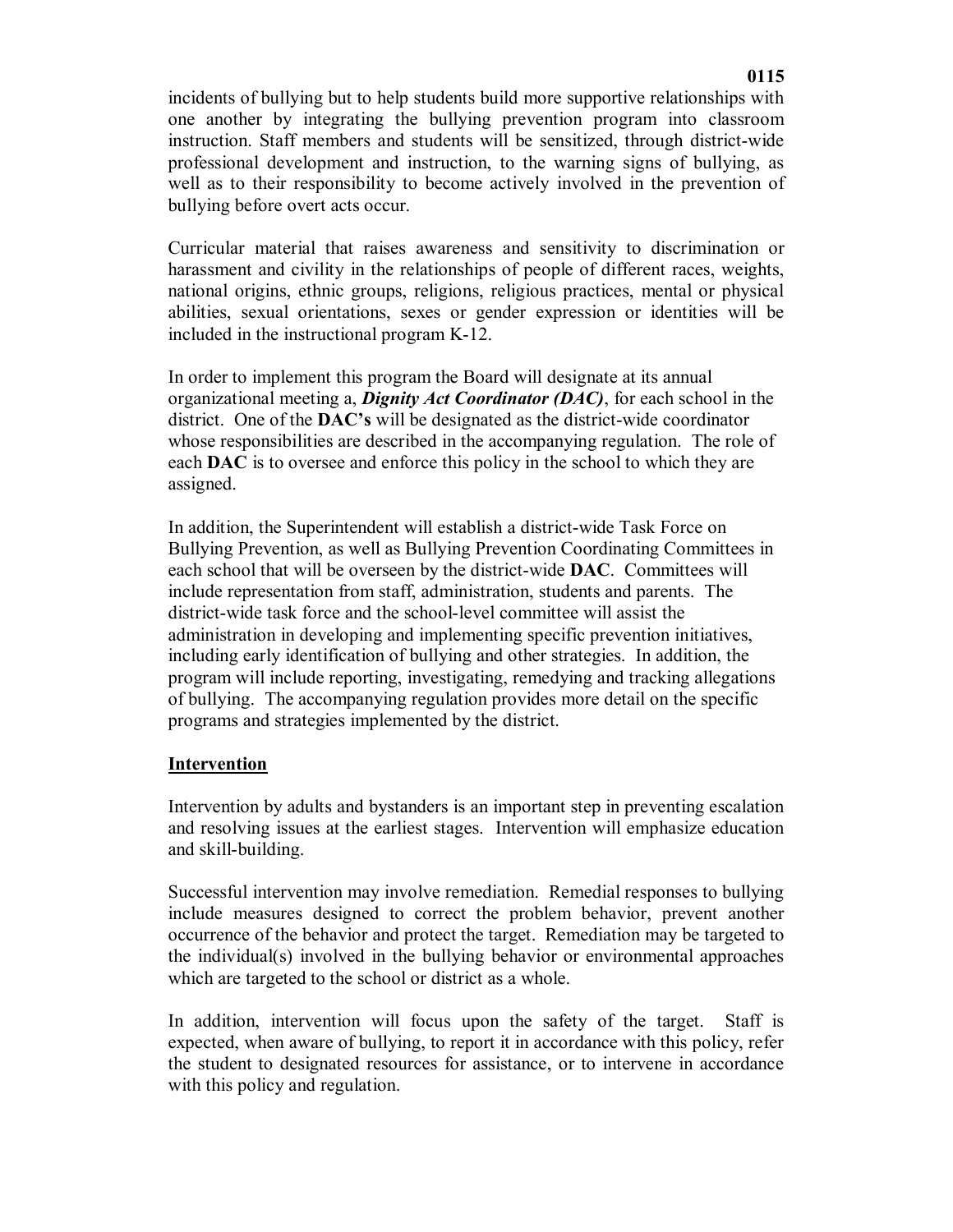## **Provisions for students who do not feel safe at school**

The Board acknowledges that, notwithstanding actions taken by district staff, intervention may require a specific coordinated approach if the child does not feel safe at school. Students who do not feel safe at school are limited in their capacity to learn and reach their academic potential. Staff, when aware of bullying, should determine if accommodations are needed in order to help ensure the safety of the student and bring this to the attention of the Building Principal. The Building Principal, other appropriate staff, the student and the student's parent will work together to define and implement any needed accommodations.

The district recognizes that there is a need to balance accommodations which enhance student safety against the potential to further stigmatize the targeted student. Therefore, each case will be handled individually. The student, parent/guardian, and school administration will collaborate to establish safety provisions that best meet the needs of the targeted student. Follow-up discussion and/or meetings will be scheduled, as needed, to ensure that safety concerns have been adequately addressed and to determine when and if accommodations need to be changed or discontinued.

## **Incident Reporting and Investigation**

Although it can be difficult to step forward, the district can't effectively address bullying if incidents are not reported. Students who have been bullied, parents whose children have been bullied or other students who observe bullying behavior are encouraged and expected to make a verbal and/or written complaint to any school personnel in accordance with the training and guidelines provided. Staff who observe or learn of incident(s) of bullying are required, in accordance

with State law, to make an oral report to the *DAC* within one school day and to fill out the district reporting form within two school days. If a staff person is unsure of the reporting procedure, he/she is expected to inquire about how to proceed by speaking with his/her supervisor. A district employee may be deemed to have permitted unlawful discrimination or harassment if he/she fails to report an observed incident, whether or not the target complains.

At all times, complaints will be documented, tracked and handled in accordance with the regulations and procedures accompanying this policy, or, if applicable, **[0100, Equal Opportunity and Nondiscrimination, or 0110, Sexual Harassment]** and the district's Code of Conduct.. The *DAC* will prepare a quarterly *–*report for the Superintendent based on complaints filed.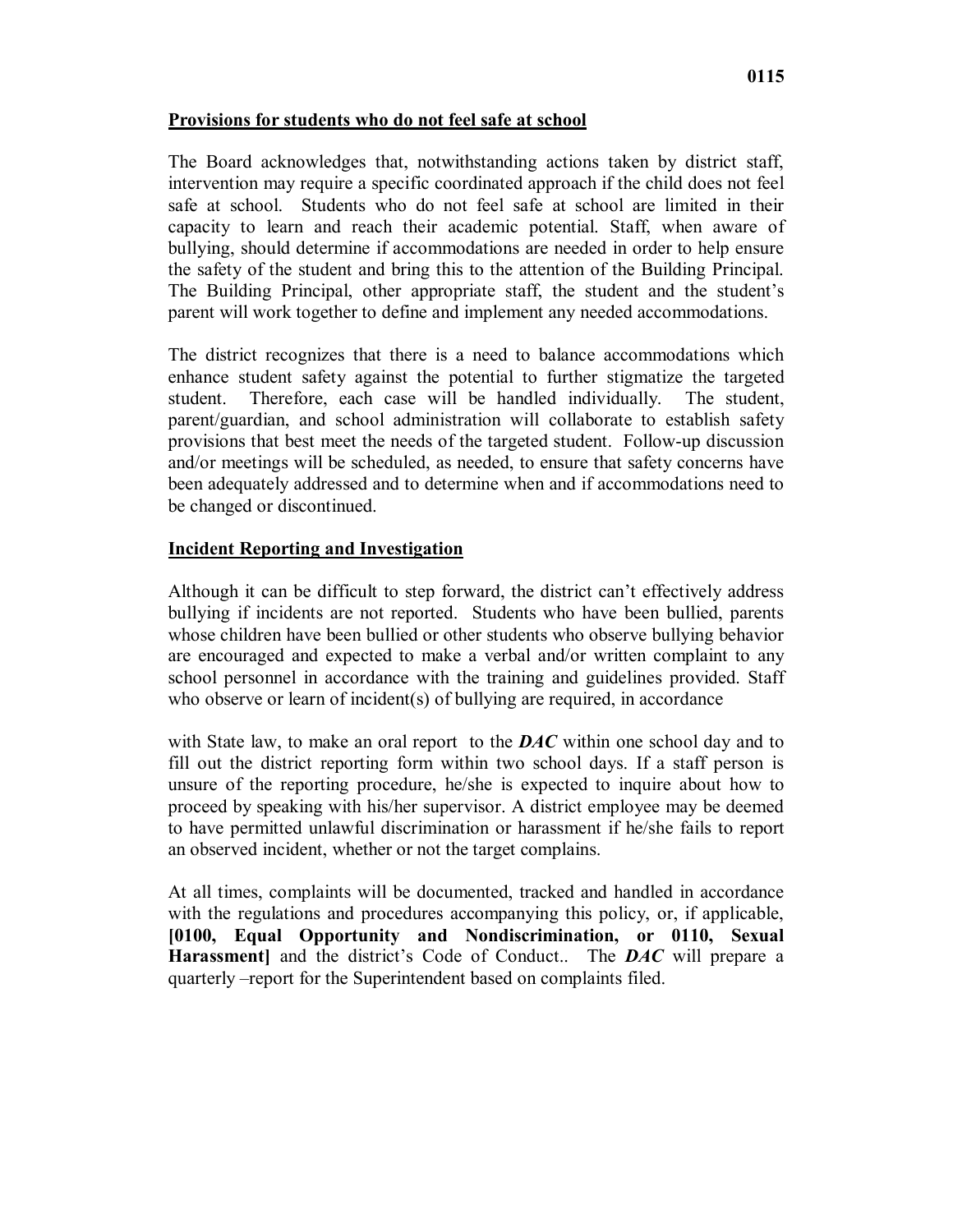An equitable and thorough investigation will be carried out by *DAC* in accordance with the accompanying regulation. In addition, the results of the investigation shall be reported back to both the target and the accused as specified in the accompanying regulation. If either of the parties disagrees with the results of the investigation, they can appeal the findings in accordance with the regulations that accompany this policy. Verified bullying incidents that meet the criteria established by the state will be included in the statewide reporting system when applicable, in accordance with law and regulation.

The Board will receive the annual VADIR report, as well as any other staterequired report relevant to bullying and/or school climate, for each building and for the district as whole. Based on the review of the data, the Board may consider further action, including but not limited to modification of this policy and additional training.

## **Disciplinary Consequences/Remediation**

While the focus of this policy is on prevention, acts of bullying may still occur. In these cases, offenders will be given the clear message that their actions are wrong and the behavior must improve. Student offenders will receive in-school guidance in making positive choices in their relationships with others. If appropriate, disciplinary action that is measured, balanced and age-appropriate will be taken by the administration in accordance with the district's Code of Conduct, as applicable. If the behavior rises to the level of criminal activity, law enforcement will be contacted.

Consequences for a student who commits an act of bullying shall be unique to the individual incident and will vary in method and severity according to the nature of the behavior, the developmental age of the student, and the student's history of problem behaviors, and must be consistent with the district's Code of Conduct.

### **Non-Retaliation**

All complainants and those who participate in the investigation of a complaint in conformity with state law and district policies, who have acted reasonably and in good faith, have the right to be free from retaliation of any kind.

# **Training**

The Board recognizes that in order to implement an effective bullying prevention and intervention program, professional development is needed. The Superintendent, the district wide DAC and the District Professional Development Team will incorporate training to support this program in new teacher orientation and the annual professional development plan, as needed. Training opportunities will be provided for all staff, including but not limited to bus drivers, cafeteria and hall monitors and all staff who have contact with students. The DACs will be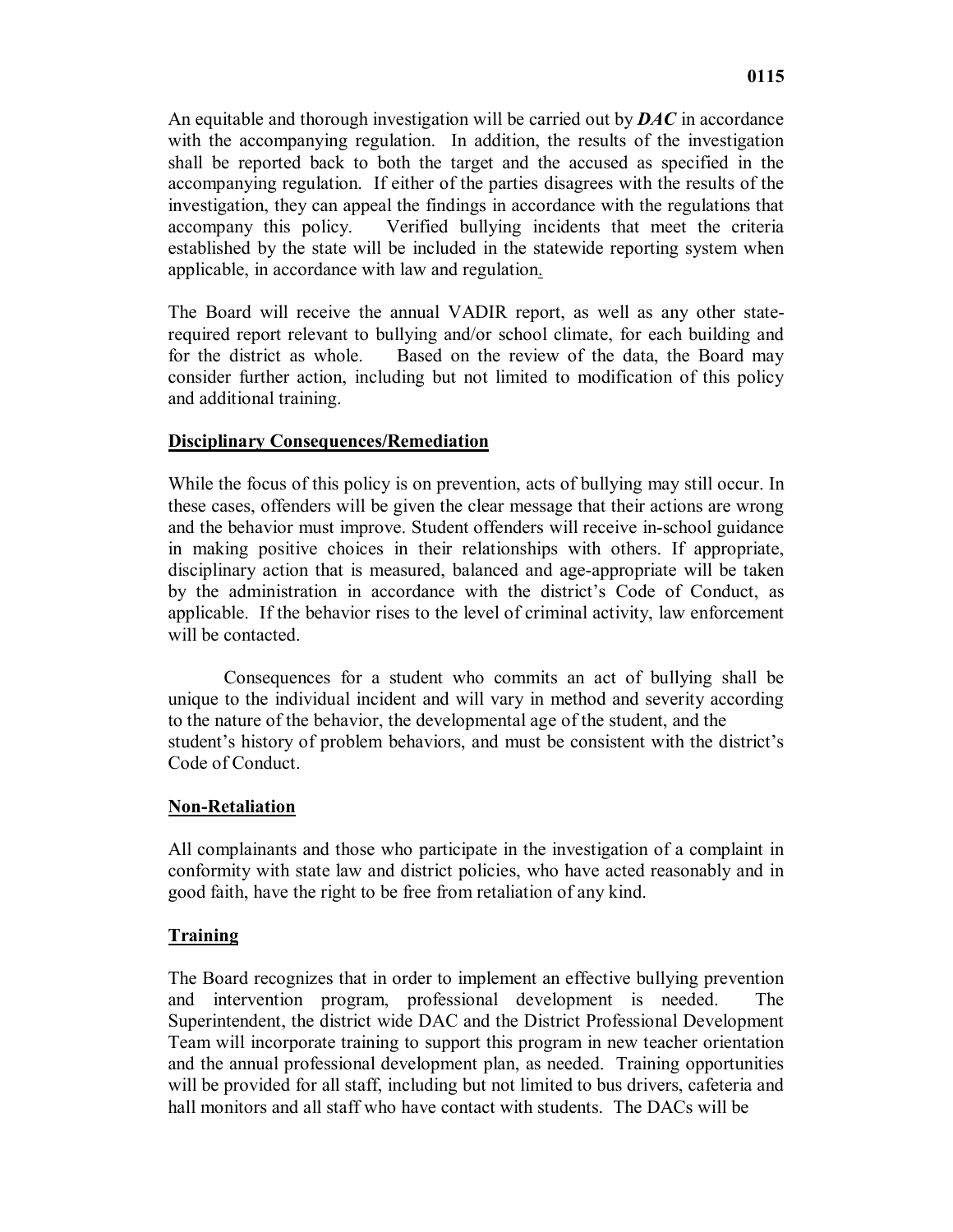trained in accordance with state requirements and will continue their professional development so as to successfully support this policy and program.

### **Dissemination, Monitoring and Review,**

This policy, or a plain language summary, shall be published in student registration materials, student, parent and employee handbooks, and posted on the district's website. A bullying complaint form will be available on the district's website. The district will ensure that the process of reporting bullying is clearly explained to students, staff and parents on an annual basis.

Each year, as part of the annual review of the Code of Conduct, this policy will be reviewed to assess its effectiveness and compliance with state and federal law. If changes are needed, revisions will be recommended to the Board for its consideration.

The district will ensure that reporting of information to the public in conjunction with this policy will be in a manner that complies with student privacy rights under the Family Educational Rights and Privacy Act (FERPA).

| Cross-ref:  | 0100, Equal Opportunity and Nondiscrimination<br>0110, Sexual Harassment<br>4321, Programs for Students with Disabilities<br>5300, Code of Conduct<br>5710. Violent and Disruptive Incident Reporting<br>9700, Staff Development                                                                                                                                                                                                                                                                                                                                                                                                                                                                                                                                                                                                                                                                                                                                                                                                         |
|-------------|------------------------------------------------------------------------------------------------------------------------------------------------------------------------------------------------------------------------------------------------------------------------------------------------------------------------------------------------------------------------------------------------------------------------------------------------------------------------------------------------------------------------------------------------------------------------------------------------------------------------------------------------------------------------------------------------------------------------------------------------------------------------------------------------------------------------------------------------------------------------------------------------------------------------------------------------------------------------------------------------------------------------------------------|
| <u>Ref:</u> | Dignity for All Students Act, Education Law, $§10 - 18$<br>Americans with Disabilities Act, 42 U.S.C. §12101 et seq.<br>Title VI, Civil Rights Act of 1964, 42 U.S.C. §2000d et seq.<br>Title VII, Civil Rights Act of 1964, 42 U.S.C. §2000e et seq.; 34 CFR<br>$§100$ et seq.<br>Title IX, Education Amendments of 1972, 20 U.S.C. §1681 et seq.<br>§504, Rehabilitation Act of 1973, 29 U.S.C. §794<br>Individuals with Disabilities Education Law, 20 U.S.C §§1400 et seq.<br>Executive Law §290 et seq. (New York State Human Rights Law)<br>Education Law §§313(3), 3201, 3201-a<br>8 NYCRR 100.2(c), (l), (j), (kk); 119.6<br>Tinker v. Des Moines Independent Community School Dist., 393 US 503,<br>(1969)<br>Doninger v. Niehoff, 527 F.3d 41 (2d. Cir. 2008)<br>Pollnow v. Glennon, 594 F.Sup. 220, 224 aff'd 757 F.2d. 496<br>Davis v. Monroe County Board of Education, 526 U.S. 629 (1999)<br>Gebser v. Lago Vista Independent School District, 524 U.S, 274 (1998)<br>Faragher v. City of Boca Raton, 524 U.S. 775 (1998) |
|             | Burlington Industries v. Ellerth, 524 U.S. 742 (1998)<br>Oncale v. Sundowner Offshore Services, Inc., 523 U.S. 75 (1998)                                                                                                                                                                                                                                                                                                                                                                                                                                                                                                                                                                                                                                                                                                                                                                                                                                                                                                                 |